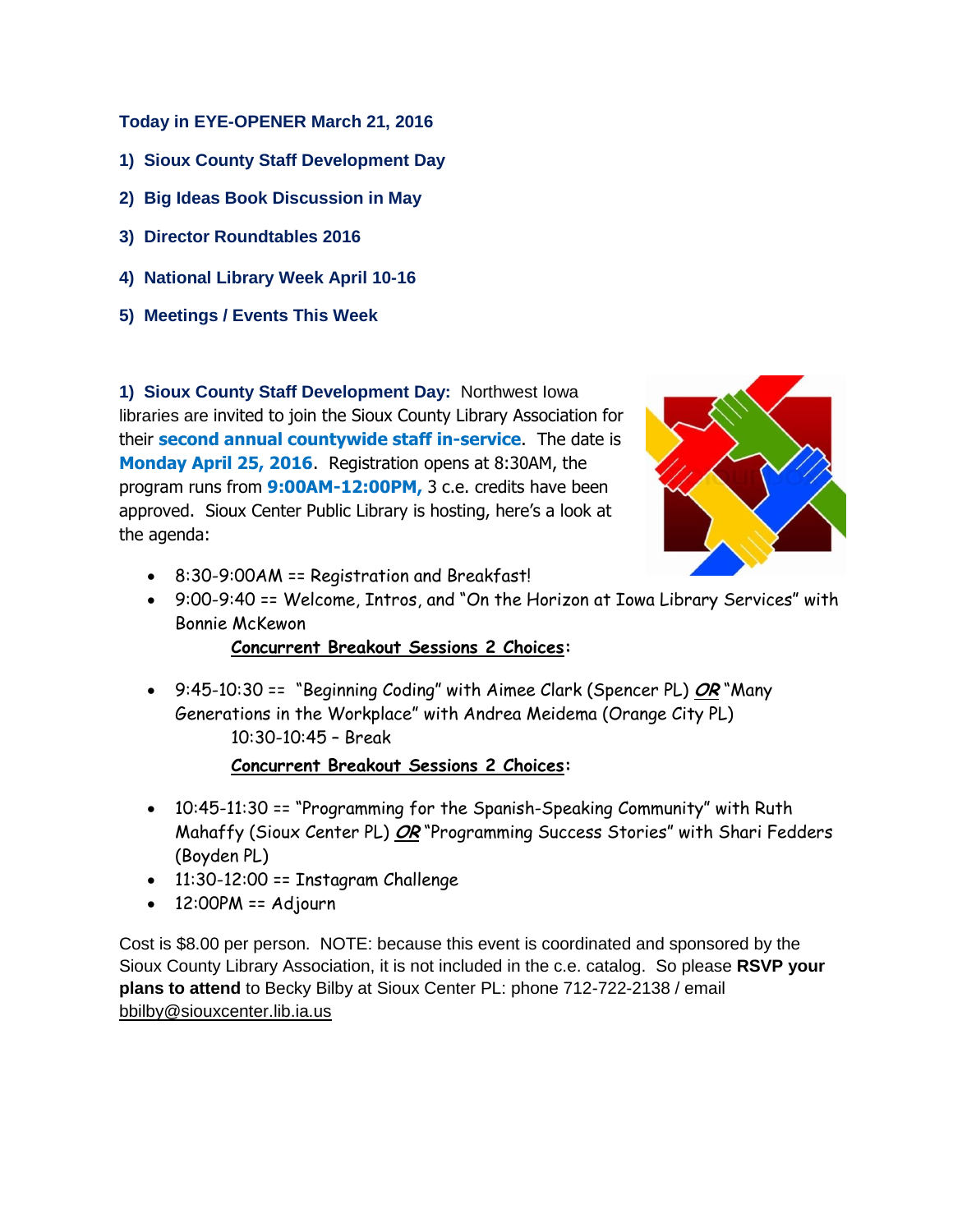Any county group would surely benefit from the collaboration that comes from planning a countywide staff training day. Let me know if you'd like ideas on how to begin. In the meantime, my thanks to Becky and the Sioux County Association for extending this invitation to Northwest Iowa libraries!



**2) Big Ideas Book Discussion in May:** Next in the **Big Ideas Book Discussion** series on **May 19** (9:30-11:00AM) is It's Complicated: The Social Life of Networked Teens by danah boyd (note danah intentionally uses lower case letters in her name) It's all about teens' online time and how their use of technology mixes into their social lives. boyd is a principal researcher at Microsoft Research, a research assistant professor at New York University, and a fellow at Harvard University's Berkman Center for Internet and Society. Her work focuses on how youth integrate technology into their everyday practices.

From the book blurb: "...what's new about how teenagers communicate

through Facebook, Twitter, and Instagram? Does social media affect the quality of teens' lives? In this eye-opening book, youth culture and technology expert danah boyd interrogates some of the major myths regarding teens' use of social media. She explores tropes about identity, privacy, safety, danger, and bullying. Ultimately, boyd argues that society fails young people when paternalism and protectionism hinder teenagers' ability to become informed, thoughtful, and engaged citizens through their online interactions. This book is essential reading not only for parents, teachers, and others who work with teens but also for anyone interested in the impact of emerging technologies on society, culture, and commerce in years to come. boyd concludes reassuringly that the kids are all right. At the same time, she acknowledges that coming to terms with life in a networked era is not easy or obvious. In a technologically mediated world, life is bound to be complicated…"

In **Big Ideas Book Discussions**, IaLS staff and guest stars facilitate discussions using books outside of library management, but with plenty of application to library management. Choosing books on leadership, civic engagement, customer service, presentation skills, etc. we'll connect those ideas with public library service. In addition to a great assortment of non-fiction titles there are other spin-off benefits of **Big Ideas**

- $\checkmark$  titles help with collection development for participating libraries
- $\checkmark$  titles are good choices for local book discussion groups
- $\checkmark$  this program serves as another model for how to facilitate local book discussions

We encourage participants to purchase books used throughout the **Big Ideas** series for your own collections. And join us for the next good read It's Complicated: The Social Life of Networked Teens. Registration is open in the c.e. catalog <http://www.statelibraryofiowa.org/cgi-bin/cecat/index.cgi>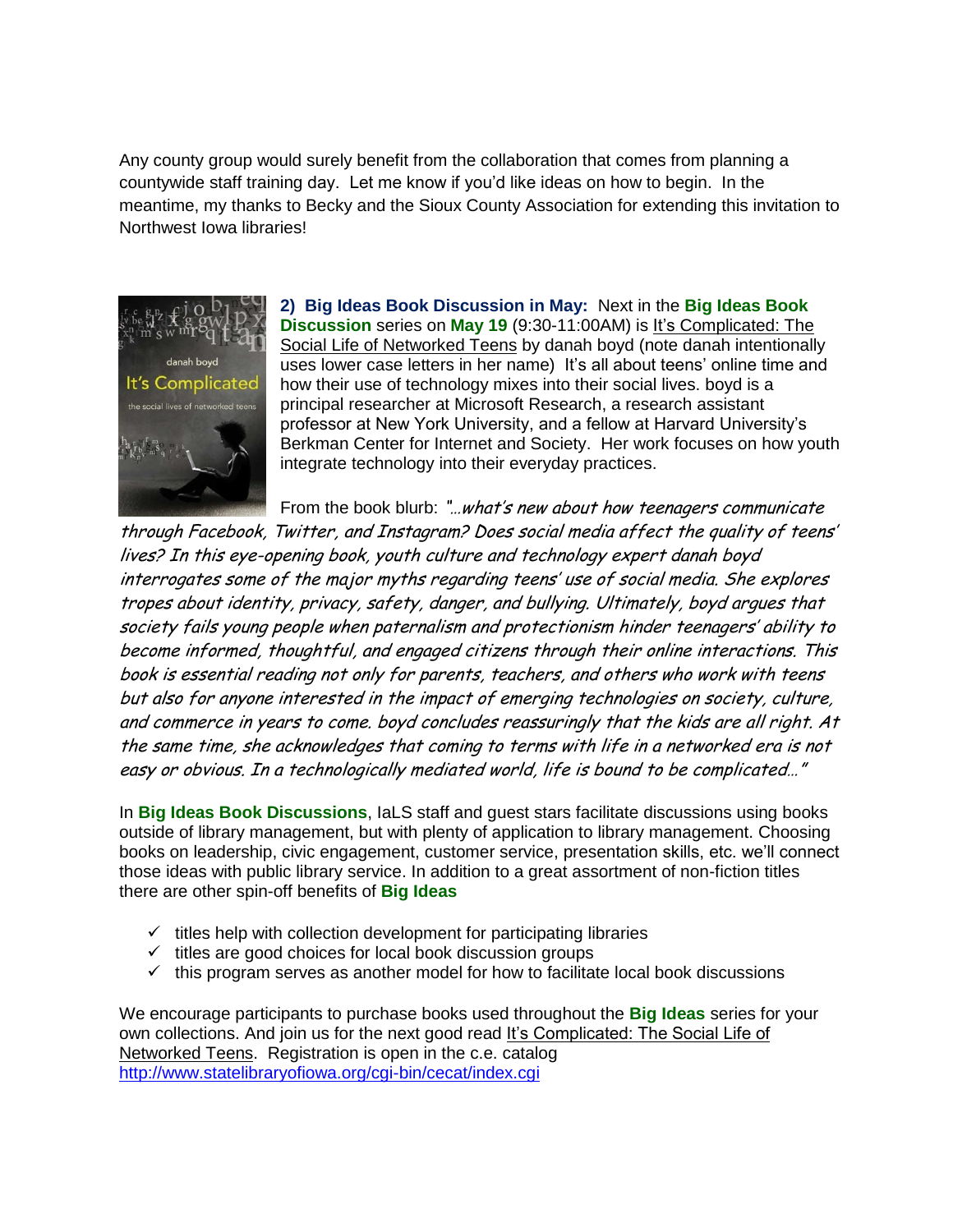

**3) Director Roundtables 2016:** We're switching up **Director Roundtables** this year—there will be one offering, with each District scheduling either in the spring or the fall. **Northwest District is opting for spring,** here are our dates and locations (9:30AM-12:30PM each time)

**May 10 @ Hull PL May 17 @ Sac City PL May 24 @ Spirit Lake PL**

**Director Roundtables** center around a guided discussion topic and this year's topic is **adult programming.** From book clubs to painting parties, from cooking demonstrations to computer classes, whether inviting authors or actors, there are so many possibilities for adult programming. Plus, the older crowd is an appreciative audience, with a great deal of life experience to share—using their expertise makes for some of the best presentations. Here's what's on tap:

- $\triangleright$  Brainstorming ideas for adult events, along with encouraging programming partnerships & collaboration
- $\triangleright$  Planning & preparation tips
- $\triangleright$  Setting the stage with needed equipment
- $\triangleright$  Sharing websites, books, and blogs devoted to adult programming

Bring your best, most successful adult programs to share with everyone. If you have photos, flyers, brochures—whatever you've used as promotional materials—please bring copies. Any show-and-tell items will be on display—bring your best work for a programming palooza! Whether cultural, instructional, or just plain fun, providing programs for adults is a great way to bring people together @ your library. And one more way to showcase the public library as a valued community asset.

**NOTE:** Each location requires a minimum registration of 4 people; locations with fewer than 4 people registered will be cancelled. And again, some District offices are going with the spring, others are going with the fall. Check the c.e. catalog for dates/locations nearest you <http://www.statelibraryofiowa.org/cgi-bin/cecat/index.cgi>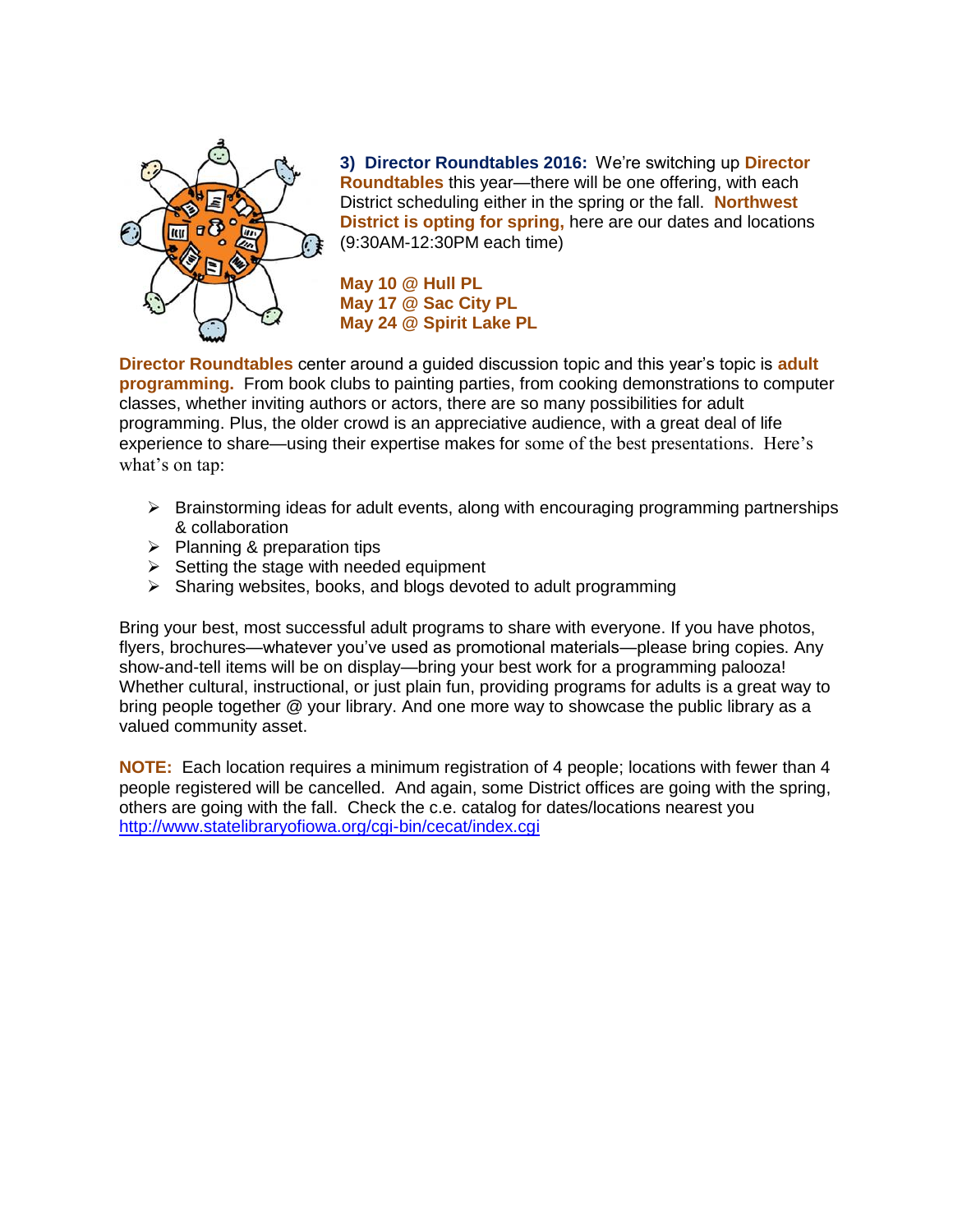**4) National Library Week April 10-16:** As another example of "time flies," we're careening toward **National Library Week**! This famous recognition week is coming up **April 10-16;** the 2016 theme is **"Libraries Transform."** Each April since 1958, **National Library Week** has been a national observance sponsored by the American Library Association (ALA) This is a perfect time to celebrate the contributions of our nation's libraries, promote library service, and publicize library use.

During **National Library Week**, don't miss the chance to acknowledge [National Library Workers Day](http://ala-apa.org/nlwd/) on April 12<sup>th</sup>, a special day for library boards, management, and Friends Groups to tout great customer service delivered by library staff at all levels. The



Public Information Office of the American Library Association coordinates the promotion, placing articles in national media. Librarians, Friends and trustees of libraries join in sponsoring local promotions. Posters and other promotional materials are available at this website<http://www.ala.org/conferencesevents/celebrationweeks/natlibraryweek>

Pocahontas County libraries are on the stick; they have received a grant to sponsor author Linda McCann, who will speak at all 9 library locations during **National Library Week.** McCann will be presenting **"Prohibition in Iowa"** and **"CCC in Iowa."** Glenda Mulder with Laurens PL writes: "...we have her busy in the middle of the week, but she has some other times that she could possibly squeeze in a few more programs. Possible time she has open is all day Monday 4/11 and the morning of Tuesday 4/12...her programs are interesting and her only fee is travel expenses! …"

More information about Linda McCann is here

<http://www.iowacenterforthebook.org/authors/browse/mccann-linda> and her direct contact is here [losttownsofiowa@gmail.com](mailto:losttownsofiowa@gmail.com) Thanks to Glenda for sharing Pocahontas County plans, we'd love to hear your ideas for **National Library Week 2016!**

**5) Meetings / Events This Week:** Iowa Library Services is sponsoring a 2-part webinar series this week which introduces *"Project Outcome"* from the Public Library Association. **Part 1 is Tuesday March 22** and **Part 2 is Thursday March 24**, **10:30-11:30AM each day**.

More national webinars round out this month; a few show below, find the full listing and registration details here<http://www.statelibraryofiowa.org/ld/c-d/continuing-ed/other-conted>

**March 22.** 12:00-1:00PM. **Tween Programming** sponsored by University of Wisconsin-Madison <http://www.slis.wisc.edu/2014webinars.htm>

**March 22.** 1:00-2:00PM. **The Scoop on Series Nonfiction: New Titles for Spring 2016** sponsored by Booklist <http://www.booklistonline.com/webinars>